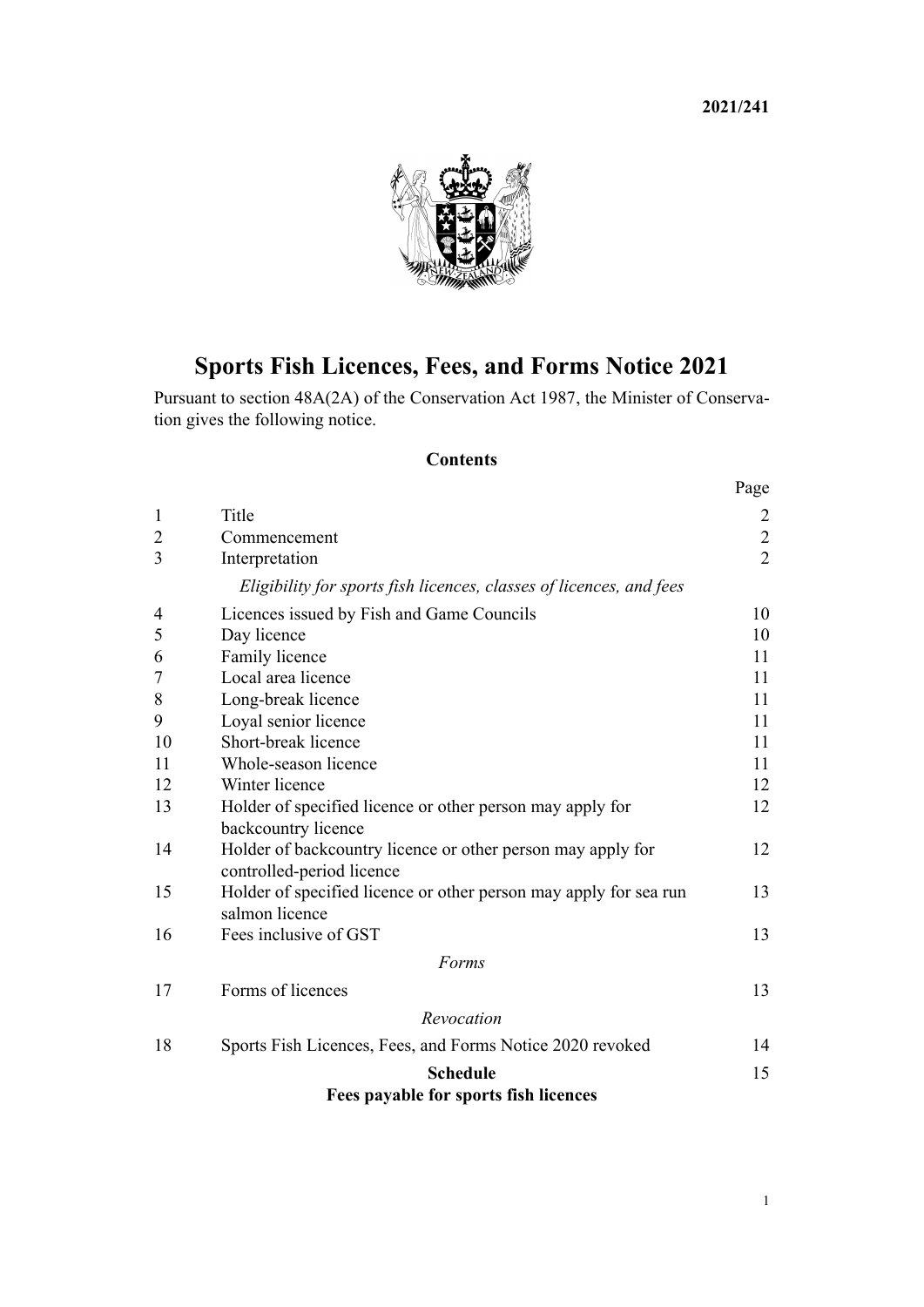#### **Notice**

## <span id="page-1-0"></span>**1 Title**

This notice is the Sports Fish Licences, Fees, and Forms Notice 2021.

# **2 Commencement**

This notice comes into force on 1 October 2021.

#### **3 Interpretation**

In this notice, unless the context otherwise requires, **adult** means a person aged 18 years or over on 1 October 2021 **backcountry fishery** means—

- (a) the Clinton River backcountry fishery; or
- (b) the Dingle Burn backcountry fishery; or
- (c) the Ettrick Burn backcountry fishery; or
- (d) the Goulter backcountry fishery; or
- (e) the Greenstone River backcountry fishery; or
- (f) the Hope River backcountry fishery; or
- (g) the Hunter River backcountry fishery; or
- (h) the Hurunui River North Branch backcountry fishery; or
- (i) the Hurunui River South Branch backcountry fishery; or
- (j) the Karamea backcountry fishery; or
- (k) the Lochy River backcountry fishery; or
- (l) the Mātakitaki backcountry fishery; or
- (m) the Mokihinui backcountry fishery; or
- (n) the Nevis River backcountry fishery; or
- (o) the Ōhau River backcountry fishery; or
- (p) the Ōreti River backcountry fishery; or
- (q) the Pomahaka River backcountry fishery; or
- (r) the Rangitīkei River backcountry fishery; or
- (s) the Travers backcountry fishery; or
- (t) the Waiau River backcountry fishery; or
- (u) the Wairau backcountry fishery; or
- (v) the Whakaurekou River backcountry fishery; or
- (w) the Wilkin River backcountry fishery; or
- (x) the Worsley River backcountry fishery; or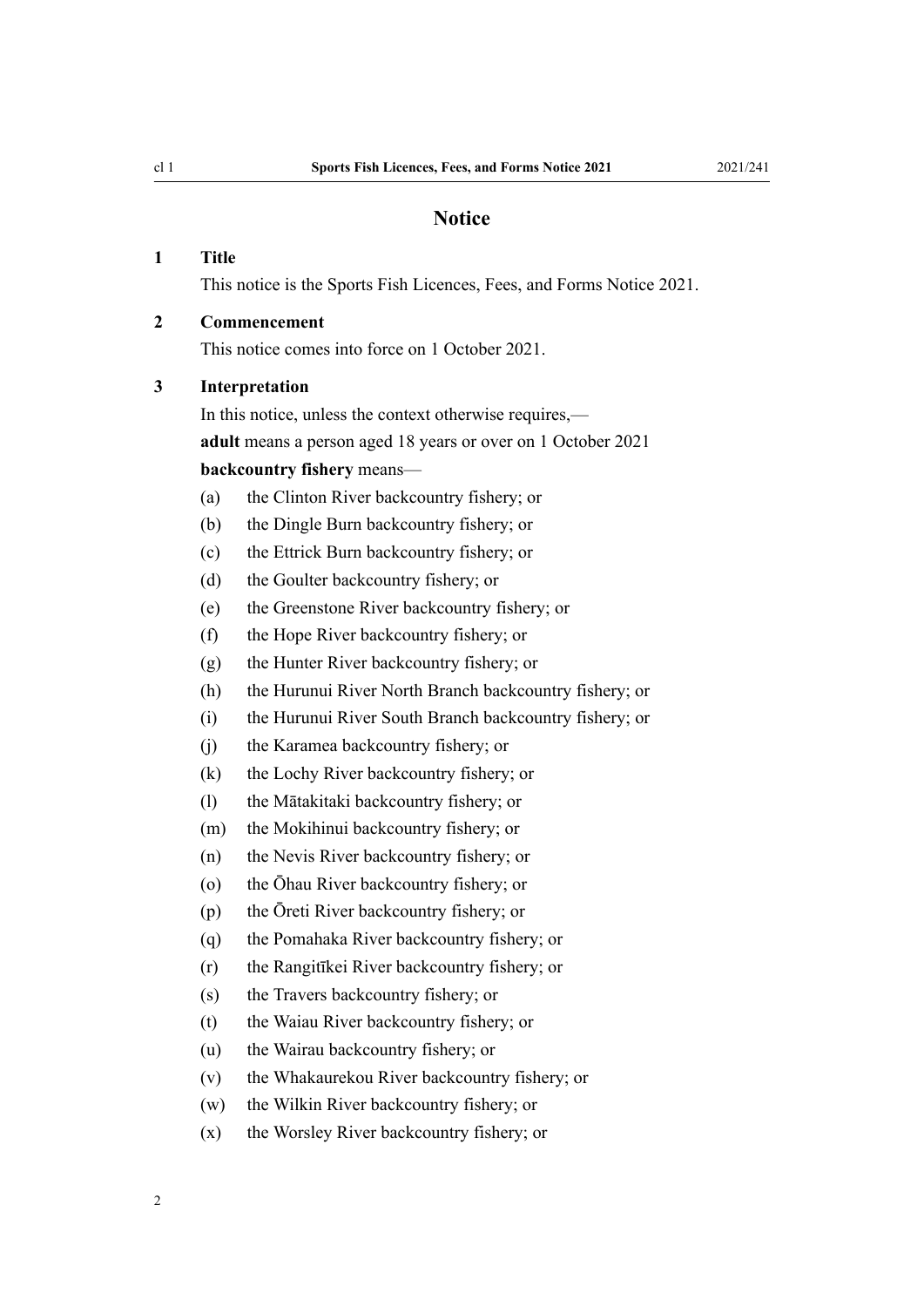#### (y) the Young River backcountry fishery

**backcountry licence** means an endorsement on a specified licence that adds an entitlement to fish for sports fish in 1 or more of the following:

- (a) the Clinton River backcountry fishery in the period beginning on 1 November 2021 and ending on 31 May 2022:
- (b) the Dingle Burn backcountry fishery in the period beginning on 1 November 2021 and ending on 31 May 2022:
- (c) the Ettrick Burn backcountry fishery in the period beginning on 1 November 2021 and ending on 31 May 2022:
- (d) the Goulter backcountry fishery in the period beginning on 1 October 2021 and ending on 30 April 2022:
- (e) the Greenstone River backcountry fishery in the period beginning on 1 November 2021 and ending on 31 May 2022:
- (f) the Hope River backcountry fishery in the period beginning on 1 October 2021 and ending on 30 April 2022:
- (g) the Hunter River backcountry fishery in the period beginning on 1 November 2021 and ending on 31 May 2022:
- (h) the Hurunui River North Branch backcountry fishery in the period beginning on 1 October 2021 and ending on 30 April 2022:
- (i) the Hurunui River South Branch backcountry fishery in the period beginning on 1 October 2021 and ending on 30 April 2022:
- (j) the Karamea backcountry fishery in the period beginning on 1 October 2021 and ending on 30 April 2022:
- (k) the Lochy River backcountry fishery in the period beginning on 1 November 2021 and ending on 31 May 2022:
- (l) the Mātakitaki backcountry fishery in the period beginning on 1 October 2021 and ending on 30 April 2022:
- (m) the Mokihinui backcountry fishery in the period beginning on 1 October 2021 and ending on 30 April 2022:
- (n) the Nevis River backcountry fishery in the period beginning on 1 October 2021 and ending on 30 April 2022:
- (o) the Ōhau River backcountry fishery in the period beginning on 1 October 2021 and ending on 30 April 2022, and the period beginning on 1 September 2022 and ending on 30 September 2022:
- (p) the Ōreti River backcountry fishery in the period beginning on 1 October 2021 and ending on 30 April 2022:
- (q) the Pomahaka River backcountry fishery in the period beginning on 1 October 2021 and ending on 30 April 2022: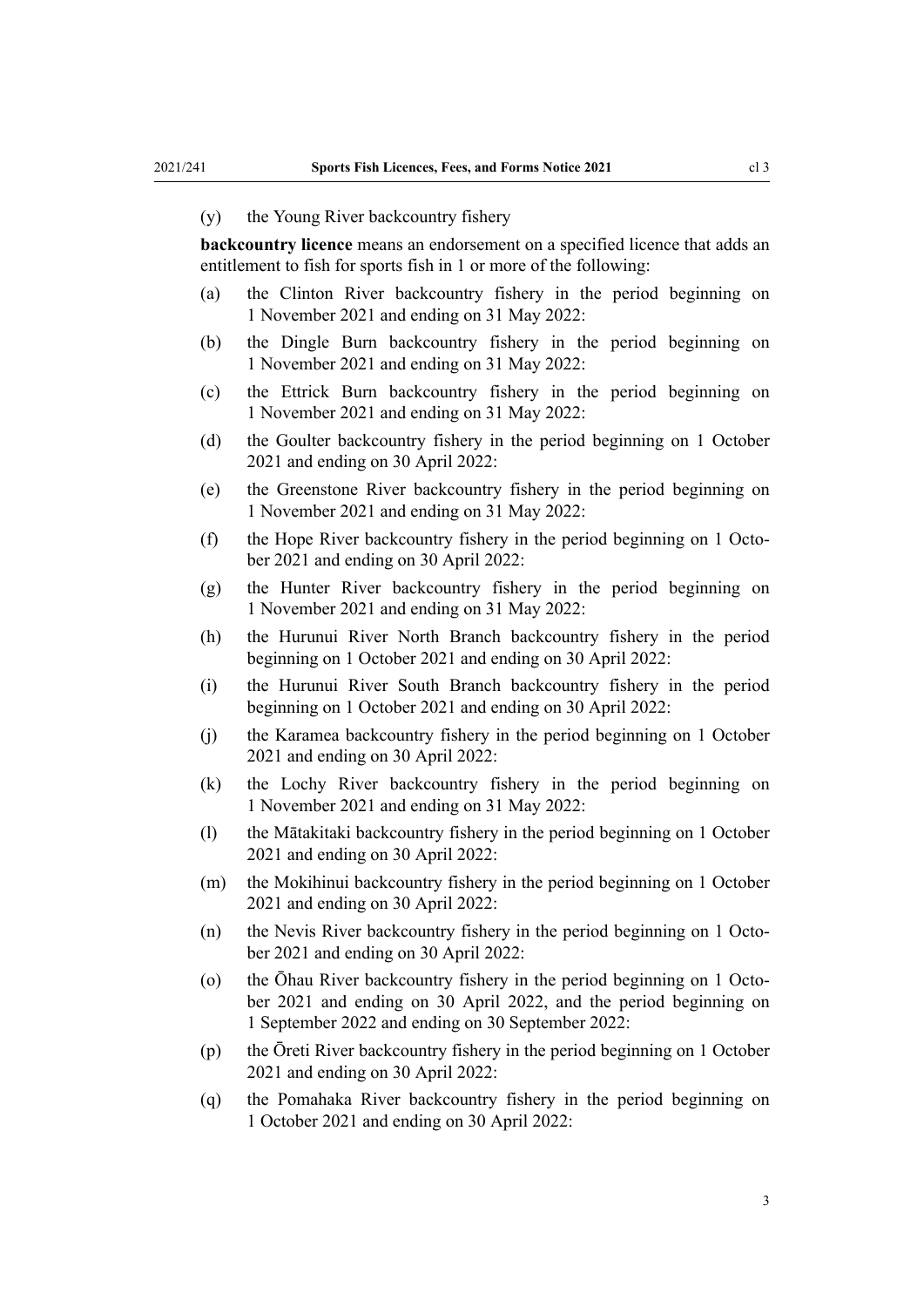- (r) the Rangitīkei River backcountry fishery in the period beginning on 1 October 2021 and ending on 30 April 2022:
- (s) the Travers backcountry fishery in the period beginning on 1 October 2021 and ending on 30 April 2022:
- (t) the Waiau River backcountry fishery in the period beginning on 1 October 2021 and ending on 30 April 2022:
- (u) the Wairau backcountry fishery in the period beginning on 1 October 2021 and ending on 30 April 2022:
- (v) the Whakaurekou River backcountry fishery in the period beginning on 1 October 2021 and ending on 30 April 2022:
- (w) the Wilkin River backcountry fishery in the period beginning on 1 November 2021 and ending on 31 May 2022:
- (x) the Worsley River backcountry fishery in the period beginning on 1 November 2021 and ending on 31 May 2022:
- (y) the Young River backcountry fishery in the period beginning on 1 November 2021 and ending on 31 May 2022

**child** means a person aged under 12 years on 1 October 2021

**Clinton River backcountry fishery** means the Clinton River catchment upstream of Lake Te Anau

#### **controlled area** means—

- (a) the Clinton backcountry fishery from Lake Te Anau to Prairie Flat at NZTopo50/CB08 9045 2047; or
- (b) the Ettrick Burn backcountry fishery; or
- (c) the Greenstone River backcountry fishery; or
- (d) the Ōhau River backcountry fishery; or
- (e) the Worsley River backcountry fishery

#### **controlled period** means,—

- (a) in relation to the Clinton River backcountry fishery, the period beginning on 1 November 2021 and ending on 31 May 2022:
- (b) in relation to the Ettrick Burn backcountry fishery, the period beginning on 1 November 2021 and ending on 31 May 2022:
- (c) in relation to the Greenstone River backcountry fishery, the period beginning on 1 February 2022 and ending on 31 March 2022:
- (d) in relation to the Ōhau River backcountry fishery, the period beginning on 1 September 2022 and ending on 30 September 2022:
- (e) in relation to the Worsley River backcountry fishery, the period begin‐ ning on 1 November 2021 and ending on 31 May 2022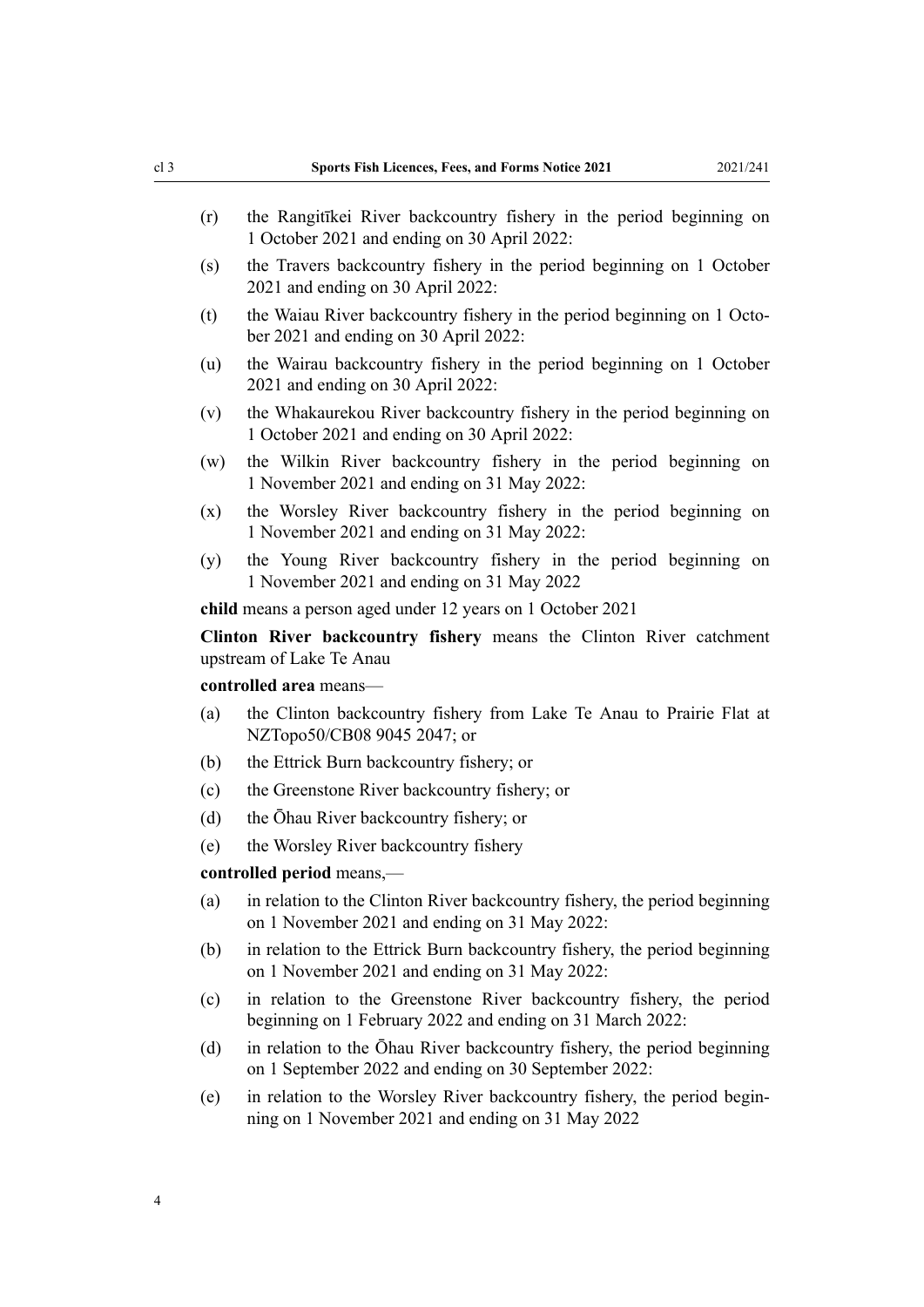**controlled-period licence** means a licence that entitles the following persons to fish for sports fish in a controlled area during a controlled period, but only during the day, and on the reach, specified in the licence:

- (a) the holder of the controlled-period licence; and
- (b) if the holder also holds a backcountry licence that is endorsed on a fam‐ ily licence, the holder's spouse or partner and, if any member of the holder's family is accompanied by the holder or the holder's spouse or partner, the member of the holder's family; and
- (c) on the Clinton River, Ettrick Burn, Ōhau River, or Worsley River back‐ country fisheries, up to 3 anglers named in the controlled-period licence who are accompanying the holder and who hold backcountry licences, as long as the maximum size of any group for any 1 licence is 4; and
- (d) on the Greenstone River backcountry fishery, 1 or more anglers named in the controlled-period licence who are accompanying the holder and who hold backcountry licences

**day licence** means a licence that entitles the holder to fish for sports fish during the 24-hour period specified in the licence in—

- (a) the region for which the licence is issued; and
- (b) all other regions except the Taupō District

**Dingle Burn backcountry fishery** means the Dingle Burn upstream of the bridge on the Dingle Burn Station access road

**Ettrick Burn backcountry fishery** means the Ettrick Burn from its confluence with Lake Te Anau to the upstream limit of Log Cabin Slip at NZTopo50/CC07 796753

**family** means—

- (a) 1 person, or 1 person and that person's spouse or partner; and
- (b) the dependants of that person or those persons who—
	- (i) ordinarily or periodically reside with that person or those persons; and
	- (ii) are aged under 18 years on 1 October 2021; and
- (c) the grandchildren of that person or those persons who are aged under 18 years on 1 October 2021

**family licence** means a licence that entitles the holder and the holder's spouse or partner and, if any member of the holder's family is accompanied by the holder or the holder's spouse or partner, the member of the holder's family to fish for sports fish in the period beginning on 1 October 2021 and ending on 30 September 2022 in—

- (a) the region for which the licence is issued; and
- (b) all other regions except the Taupō District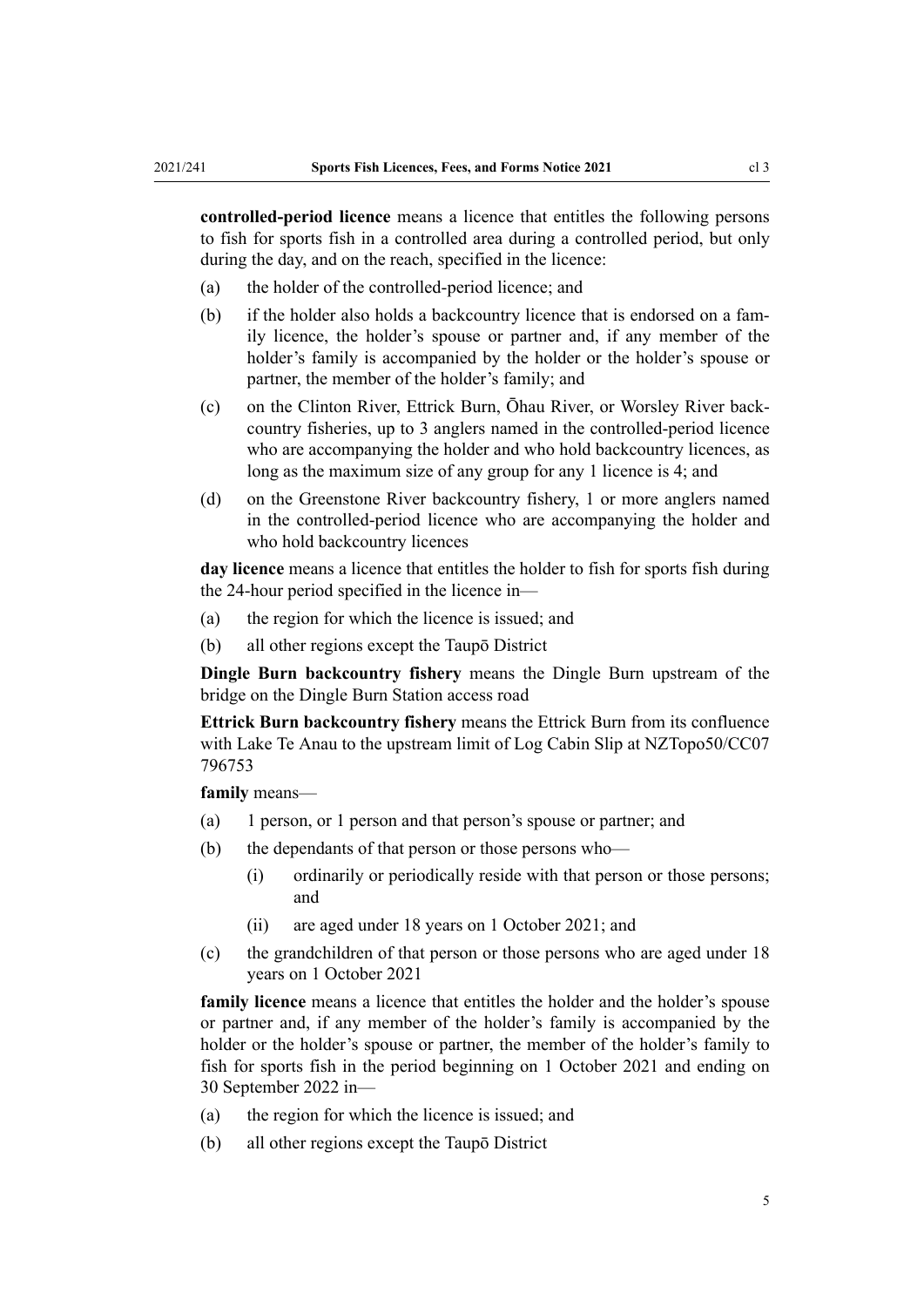**Fish and Game Council** has the meaning given by [section 2\(1\)](http://legislation.govt.nz/pdflink.aspx?id=DLM103616) of the Conservation Act 1987

**Goulter backcountry fishery** means the Goulter River catchment upstream of the confluence with the Wairau River

**Greenstone River backcountry fishery** means the Greenstone River catch‐ ment, namely,—

- (a) the Greenstone River upstream of the swing bridge at the river's mouth where the river enters Lake Wakatipu; and
- (b) all tributary streams flowing into the Greenstone River, including the Caples River

**Hope River backcountry fishery** means the Hope River catchment upstream from the confluence with the Boyle River

**Hunter River backcountry fishery** means the Hunter River catchment upstream from the river's mouth where the river enters Lake Hāwea

**Hurunui River North Branch backcountry fishery** means the Hurunui River North Branch catchment upstream of the signposts at NZTopo50/BU22 3088 7229

**Hurunui River South Branch backcountry fishery** means the Hurunui River South Branch catchment upstream of the confluence with the North Esk River

**junior** means a person aged 12 years or older, but under 18 years, on 1 October 2021

**Karamea backcountry fishery** means the Karamea catchment upstream of the confluence with the Kakapo River

**local area licence** means a licence that entitles the holder to fish for sports fish in just 1 region specified in the licence in the period beginning on 1 October 2021 and ending on 30 September 2022

**Lochy River backcountry fishery** means the Lochy River catchment upstream of the confluence with Disputed Creek

**long-break licence** means a licence that entitles the holder to fish for sports fish for a continuous 9-day period specified in the licence in—

- (a) the region for which the licence is issued; and
- (b) all other regions except the Taupō District

**loyal senior** means a person who, on 1 October 2021,—

- (a) is aged 65 years or older; and
- (b) has for the last 5 years held an adult whole-season licence or a family licence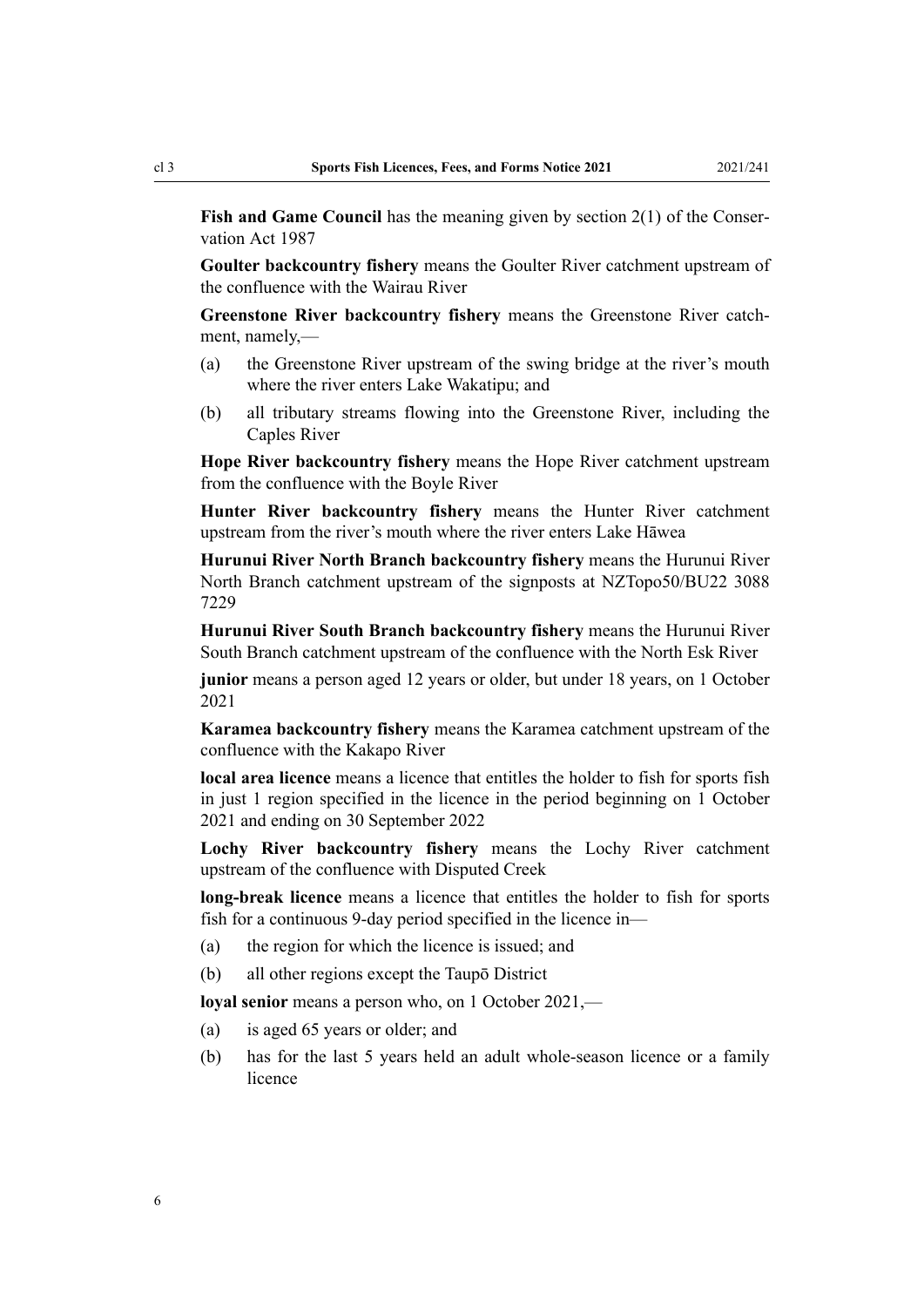**loyal senior licence** means a licence that entitles the holder to fish for sports fish in the period beginning on 1 October 2021 and ending on 30 September 2022 in—

- (a) the region in which the licence is issued; and
- (b) all other regions except the Taupō District

**Mātakitaki backcountry fishery** means the upper Mātakitaki River and its tributaries upstream from the Horse Terrace Bridge

**Mokihinui backcountry fishery** means the Mokihinui catchment upstream of the confluence with the Rough and Tumble Creek

**Nevis River backcountry fishery** means the Nevis River catchment upstream of the confluence with the Kawarau River

**non-resident** means a person who, on 1 October 2021, is not a resident

**non-resident licence** means a whole-season licence or day licence that is issued to a non-resident

**Ōhau River backcountry fishery** means the Ōhau River from Lake Ruatani‐ wha to Lake Ōhau

**Ōreti River backcountry fishery** means the Ōreti River and its tributaries upstream of Rocky Point

**partner** means a civil union partner or a de facto partner

**Pomahaka River backcountry fishery** means the Pomahaka River catchment upstream of the Park Hill Bridge on Switzers Road

**Rangitīkei River backcountry fishery** means the upper Rangitīkei River and its tributaries upstream of the confluence with the Ohinewaione Stream

**region** means the region of a Fish and Game Council

**resident** means a person who, on 1 October 2021,—

- (a) is a New Zealand citizen; or
- (b) ordinarily resides in New Zealand

**sea run salmon licence** means an endorsement on a specified licence that adds an entitlement to fish for salmon in sea run salmon waters

**sea run salmon waters** means the following waters:

- (a) in the Central South Island Fish and Game Region,—
	- (i) the Ashburton River:
	- (ii) Bells Pond (the Waitaki River irrigation pond at Ross Road):
	- (iii) Bortons Pond (the Waitaki River irrigation pond at Black Point, State Highway 83):
	- (iv) Deep Creek (a tributary of the upper Rangitata River):
	- (v) Deep Stream (a tributary of the upper Rangitata River):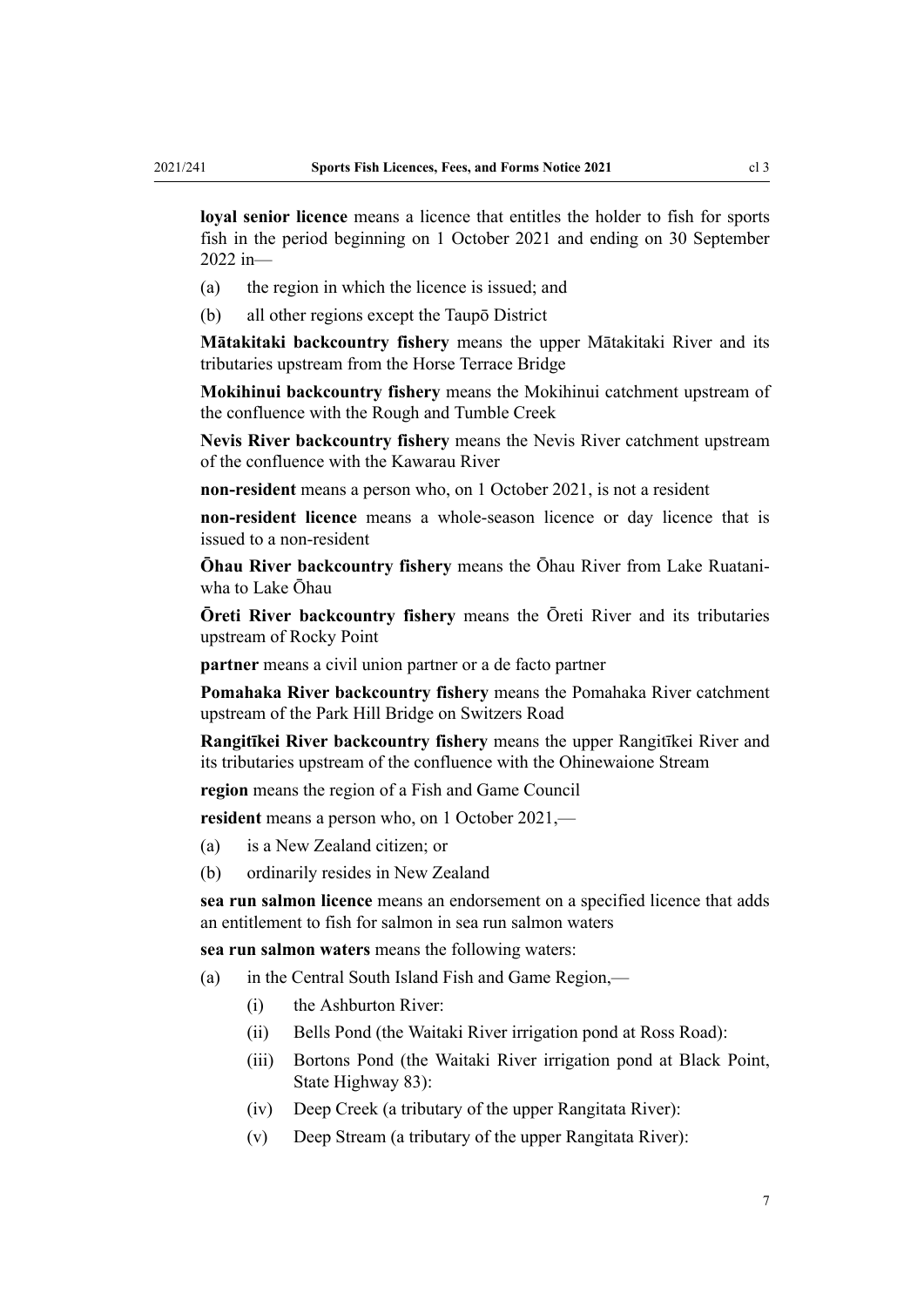- (vi) the Hakataramea River:
- (vii) the Hinds River:
- (viii) the Kakanui River:
- (ix) the Maerewhenua River:
- (x) Ohapi Creek:
- (xi) the Ōpihi River:
- (xii) the Opuha River and tributaries:
- (xiii) the Orari River and tributaries:
- (xiv) the Pareora River:
- (xv) the Rangitata Diversion Race upstream of the Rakaia River Road bridge:
- (xvi) the Rangitata River and tributaries:
- (xvii) Te Ana a Wai River and tributaries:
- (xviii) the Temuka River and tributaries:
- (xix) the Waihao River:
- (xx) the Waihī River and tributaries:
- (xxi) the Waitaki River:
- (b) in the North Canterbury Fish and Game Region,—
	- (i) the Ashley River downstream of Ashley Gorge Road:
	- (ii) the Avon River downstream of the Barbadoes Street bridge:
	- (iii) the Cam River from the Kaiapoi River confluence to the Smith Street bridge:
	- (iv) the Heathcote River downstream of the Colombo Street bridge:
	- (v) the Hurunui River below the South Branch confluence:
	- (vi) the Kaiapoi River downstream of the confluence of the Cust Main Drain:
	- (vii) Lee Stream:
	- (viii) the Rakaia River downstream of the Coleridge Tailrace confluence:
	- (ix) Saltwater Creek:
	- (x) Tentburn Outfall:
	- (xi) the Waiau River downstream of the Hope River confluence:
	- (xii) the Waimakariri River downstream of the Staircase Stream con‐ fluence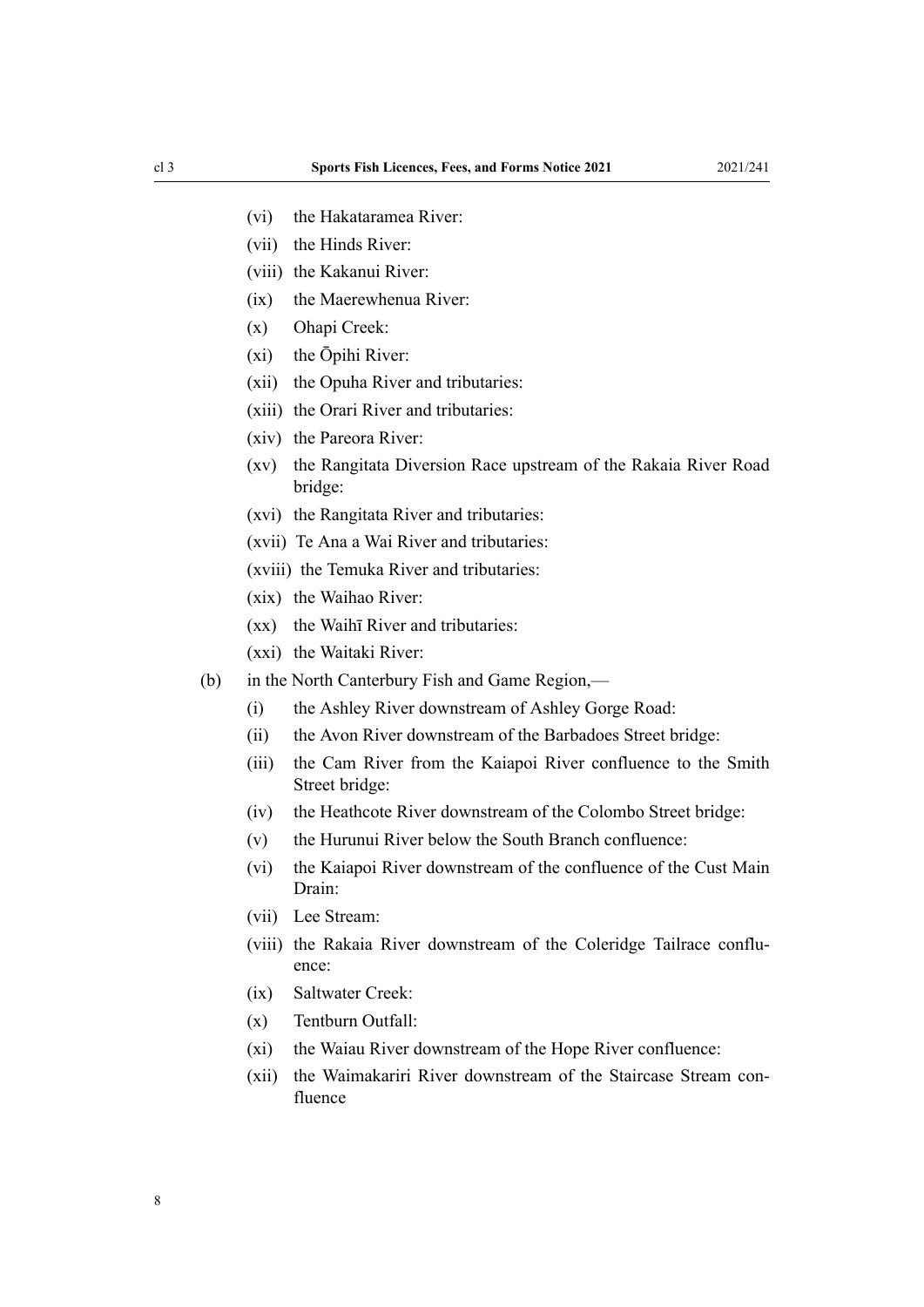**short-break licence** means a licence that entitles the holder to fish for sports fish for a continuous 3-day period specified in the licence in—

- (a) the region in which the licence is issued; and
- (b) all other regions except the Taupō District

#### **specified licence** means—

- (a) a family licence, an adult or a junior or child whole-season licence (resi‐ dent or non-resident), or a loyal senior licence; or
- (b) a local area licence, if the region (specified in the licence) in which the holder is entitled to fish includes a backcountry fishery; or
- (c) a local area licence, if the region (specified in the licence) in which the holder is entitled to fish includes sea run salmon waters

**Taupō District** means the district described in the [Schedule](http://legislation.govt.nz/pdflink.aspx?id=DLM94188) of the Taupo Dis‐ trict Order 1983

**Travers backcountry fishery** means the Travers River catchment upstream of the signposted river-crossing for the Coldwater/Lakehead Department of Con‐ servation walking track

**Waiau River backcountry fishery** means the Waiau River catchment upstream of the confluence with the Hope River

**Wairau backcountry fishery** means the upper Wairau River and its tributaries (but excluding Fish Lake) upstream from the Wash Bridge

#### **Whakaurekou River backcountry fishery**—

- (a) means the Whakaurekou River upstream from the confluence with the Rangitīkei River; and
- (b) includes the tributaries within the Ruahine Ranges (namely, the Mangatera, Maropea, and Waikamaka Rivers)

**whole-season licence** means a licence that entitles the holder to fish for sports fish in the period beginning on 1 October 2021 and ending on 30 September 2022 in—

- (a) the region for which the licence is issued; and
- (b) all other regions except the Taupō District

**Wilkin River backcountry fishery** means the Wilkin River catchment upstream from the confluence with the Makarora River

**winter licence** means a licence that entitles the holder to fish for sports fish in the period beginning on 1 April 2022 and ending on 30 September 2022 in—

- (a) the region for which the licence is issued; and
- (b) all other regions except the Taupō District

**Worsley River backcountry fishery** means the Worsley River catchment upstream from the confluence with Lake Te Anau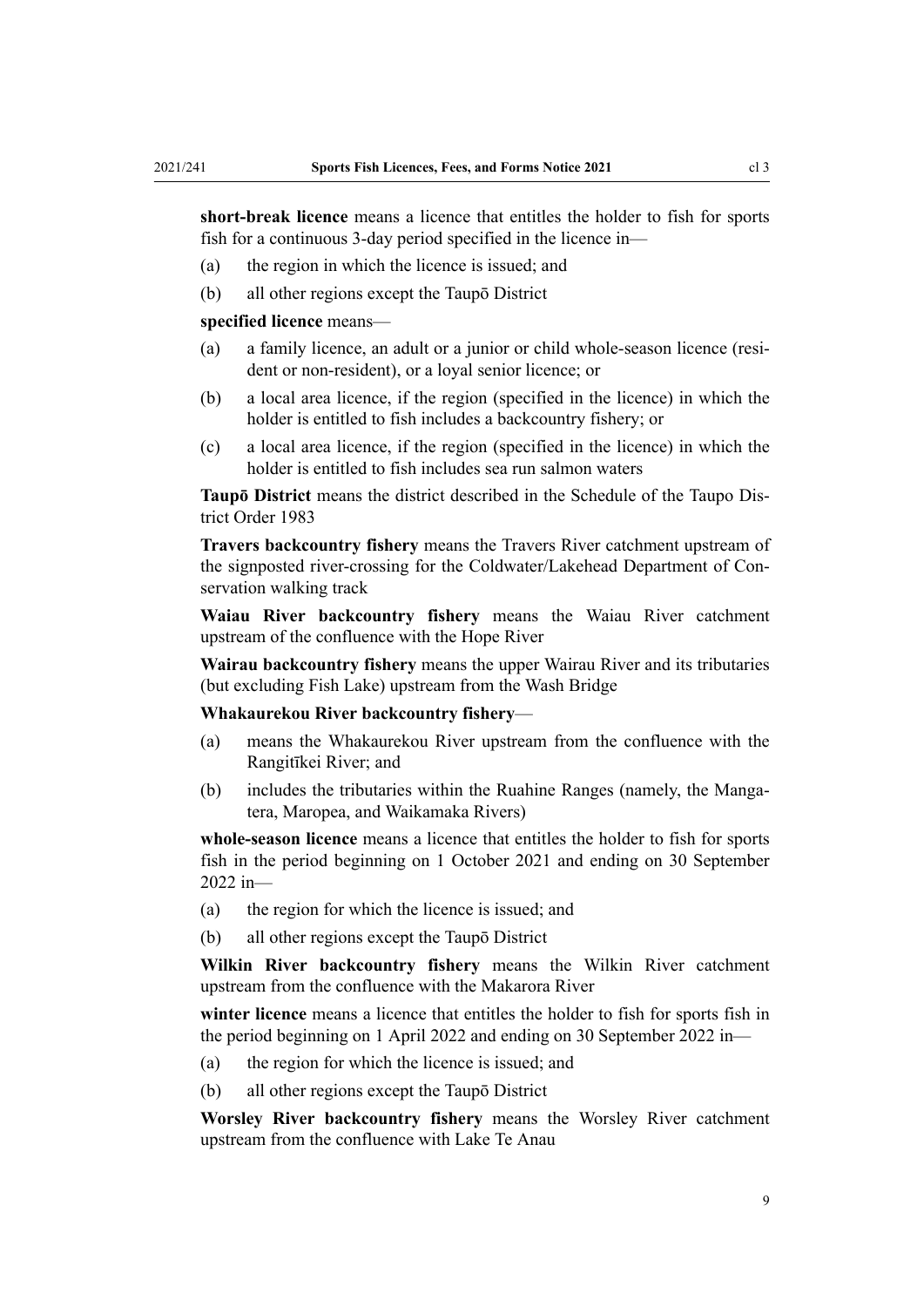<span id="page-9-0"></span>**Young River backcountry fishery** means the Young River catchment upstream from the confluence with the Makarora River.

*Eligibility for sports fish licences, classes of licences, and fees*

#### **4 Licences issued by Fish and Game Councils**

- (1) A Fish and Game Council must issue—
	- (a) resident whole-season licences in accordance with [clause 11\(1\) and \(2\);](#page-10-0) and
	- (b) non-resident whole-season licences in accordance with [clause 11\(3\).](#page-10-0)
- (2) A Fish and Game Council may also issue 1 or more of the following:
	- (a) day licence (resident only, or resident and non-resident):
	- (b) family licence:
	- (c) local area licence:
	- (d) long-break licence:
	- (e) loyal senior licence:
	- (f) short-break licence:
	- (g) winter licence.
- (3) In addition,—
	- (a) backcountry licences may be issued (by endorsement) by—
		- (i) the Central South Island Fish and Game Council; or
		- (ii) the Nelson/Marlborough Fish and Game Council; or
		- (iii) the North Canterbury Fish and Game Council; or
		- (iv) the Otago Fish and Game Council; or
		- (v) the Southland Fish and Game Council; or
		- (vi) the Wellington Fish and Game Council; or
		- (vii) the West Coast Fish and Game Council; and
	- (b) controlled-period licences may be issued by—
		- (i) the Central South Island Fish and Game Council; or
		- (ii) the Otago Fish and Game Council; or
		- (iii) the Southland Fish and Game Council; and
	- (c) sea run salmon licences may be issued (by endorsement) by—
		- (i) the Central South Island Fish and Game Council; or
		- (ii) the North Canterbury Fish and Game Council.

# **5 Day licence**

(1) If a Fish and Game Council issues resident day licences,—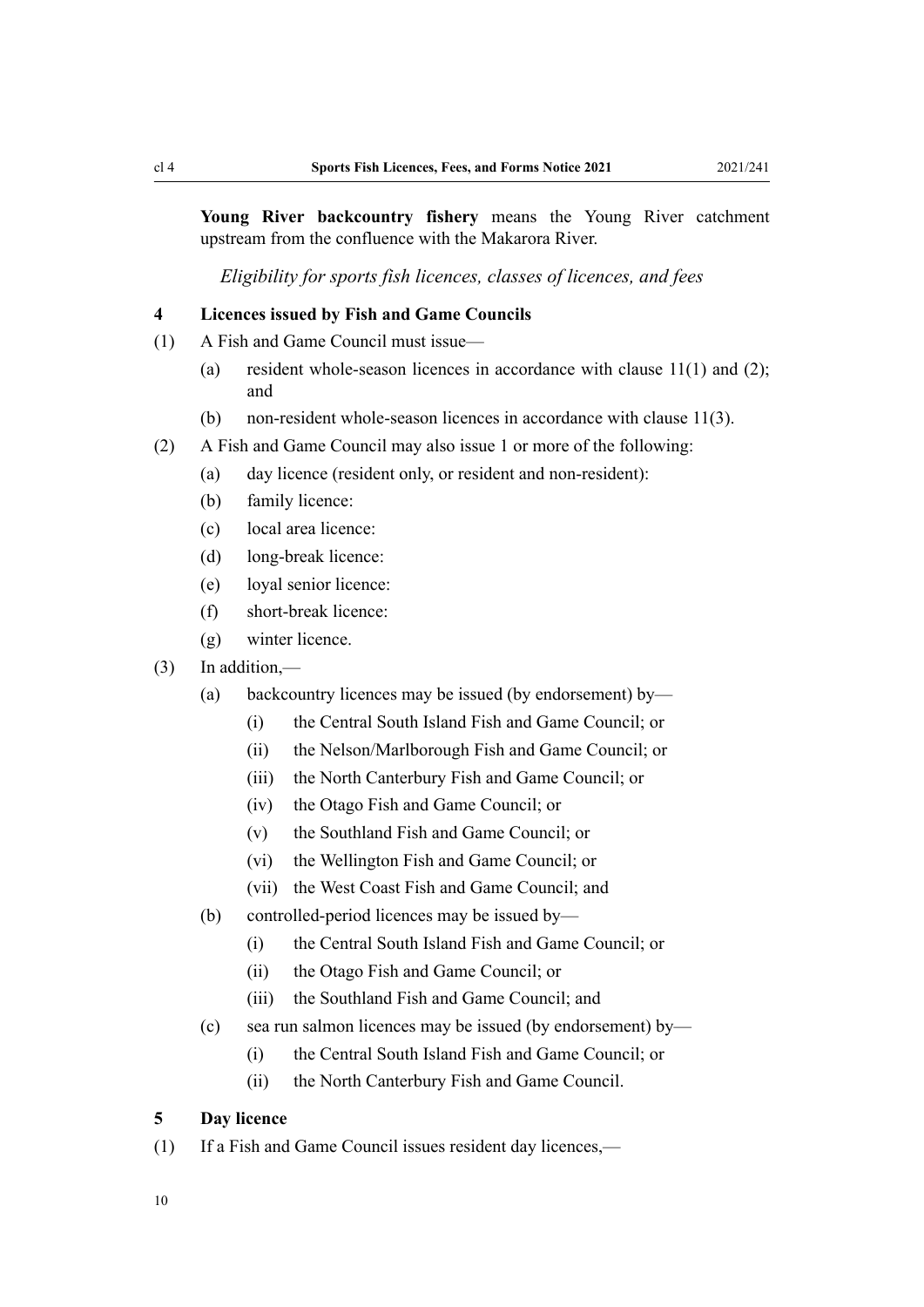- <span id="page-10-0"></span>(b) a resident who is a child may obtain a day licence from that Council without payment, as indicated in the [Schedule.](#page-14-0)
- (2) If a Fish and Game Council issues non-resident day licences, a non-resident who is an adult, a junior, or a child may obtain a day licence from that Council on payment of the appropriate fee specified in the [Schedule.](#page-14-0)

# **6 Family licence**

- (1) If a Fish and Game Council issues family licences, an adult may obtain a fam‐ ily licence from that Council on payment of the appropriate fee specified in the [Schedule](#page-14-0).
- (2) However, a non-resident is not eligible to obtain a family licence.

# **7 Local area licence**

- (1) If a Fish and Game Council issues local area licences, an adult may obtain a local area licence from that Council on payment of the appropriate fee specified in the [Schedule.](#page-14-0)
- (2) However, a non-resident is not eligible to obtain a local area licence.

#### **8 Long-break licence**

- (1) If a Fish and Game Council issues long-break licences, an adult may obtain a long-break licence from that Council on payment of the appropriate fee specified in the [Schedule.](#page-14-0)
- (2) However, a non-resident is not eligible to obtain a long-break licence.

#### **9 Loyal senior licence**

- (1) If a Fish and Game Council issues loyal senior licences, a loyal senior may obtain a loyal senior licence from that Council on payment of the appropriate fee specified in the [Schedule](#page-14-0).
- (2) However, a non-resident is not eligible to obtain a loyal senior licence.

#### **10 Short-break licence**

- (1) If a Fish and Game Council issues short-break licences, an adult may obtain a short-break licence from that Council on payment of the appropriate fee specified in the [Schedule.](#page-14-0)
- (2) However, a non-resident is not eligible to obtain a short-break licence.

#### **11 Whole-season licence**

(1) A resident who is an adult or a junior may obtain a whole-season licence from a Fish and Game Council on payment of the appropriate fee specified in the [Schedule](#page-14-0).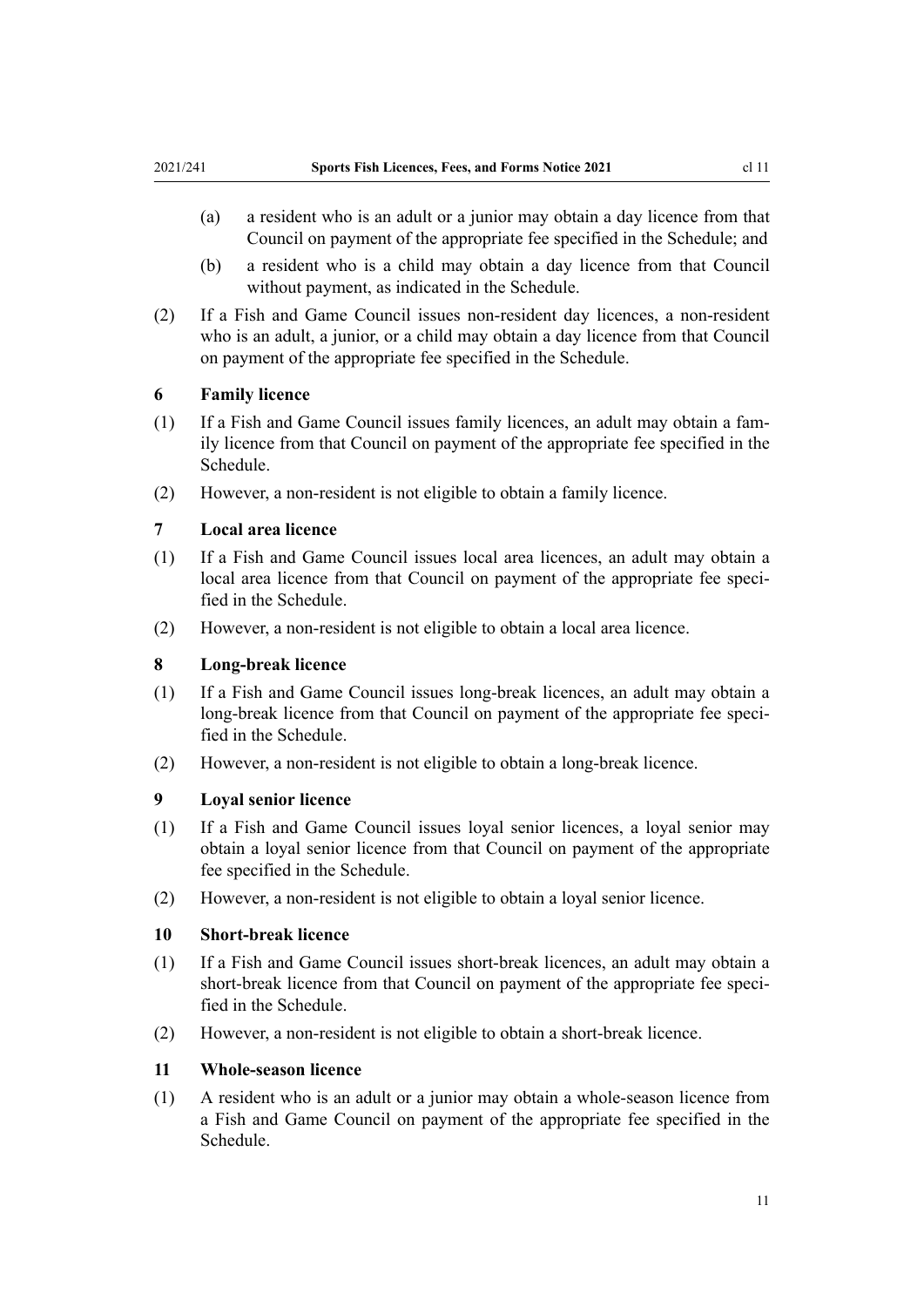- <span id="page-11-0"></span>(2) A resident who is a child may obtain a whole-season licence from a Fish and Game Council without payment, as indicated in the [Schedule.](#page-14-0)
- (3) A non-resident who is an adult, a junior, or a child may obtain a whole-season licence from that Council on payment of the appropriate fee specified in the [Schedule](#page-14-0).

#### **12 Winter licence**

- (1) If a Fish and Game Council issues winter licences, an adult may obtain a win‐ ter licence from that Council on payment of the appropriate fee specified in the [Schedule](#page-14-0).
- (2) However, a non-resident is not eligible to obtain a winter licence.

# **13 Holder of specified licence or other person may apply for backcountry licence**

- (1) The following persons may apply to a Fish and Game Council that is author‐ ised to issue backcountry licences under clause  $4(3)(a)$  to have the relevant licence endorsed as a backcountry licence:
	- (a) the holder of a specified licence:
	- (b) the spouse or partner of the holder of a family licence.
- (2) Any person entitled to fish under a backcountry licence must, when requested by the relevant Fish and Game Council, provide to the Council information on the use by that person and any angler accompanying that person of any part of the backcountry fishery.
- (3) No fee is payable for a backcountry licence, as indicated in the [Schedule.](#page-14-0)

## **14 Holder of backcountry licence or other person may apply for controlledperiod licence**

- (1) The following persons may apply to the Central South Island Fish and Game Council, the Otago Fish and Game Council, or the Southland Fish and Game Council for a controlled-period licence:
	- (a) the holder of a backcountry licence:
	- (b) the spouse or partner of the holder of the backcountry licence that is endorsed on a family licence.
- (2) The Fish and Game Councils may issue no more than—
	- (a) 184 controlled-period licences for the Clinton River backcountry fishery; and
	- (b) 70 controlled-period licences for the Ettrick Burn backcountry fishery; and
	- (c) 180 controlled-period licences for the Greenstone River backcountry fishery; and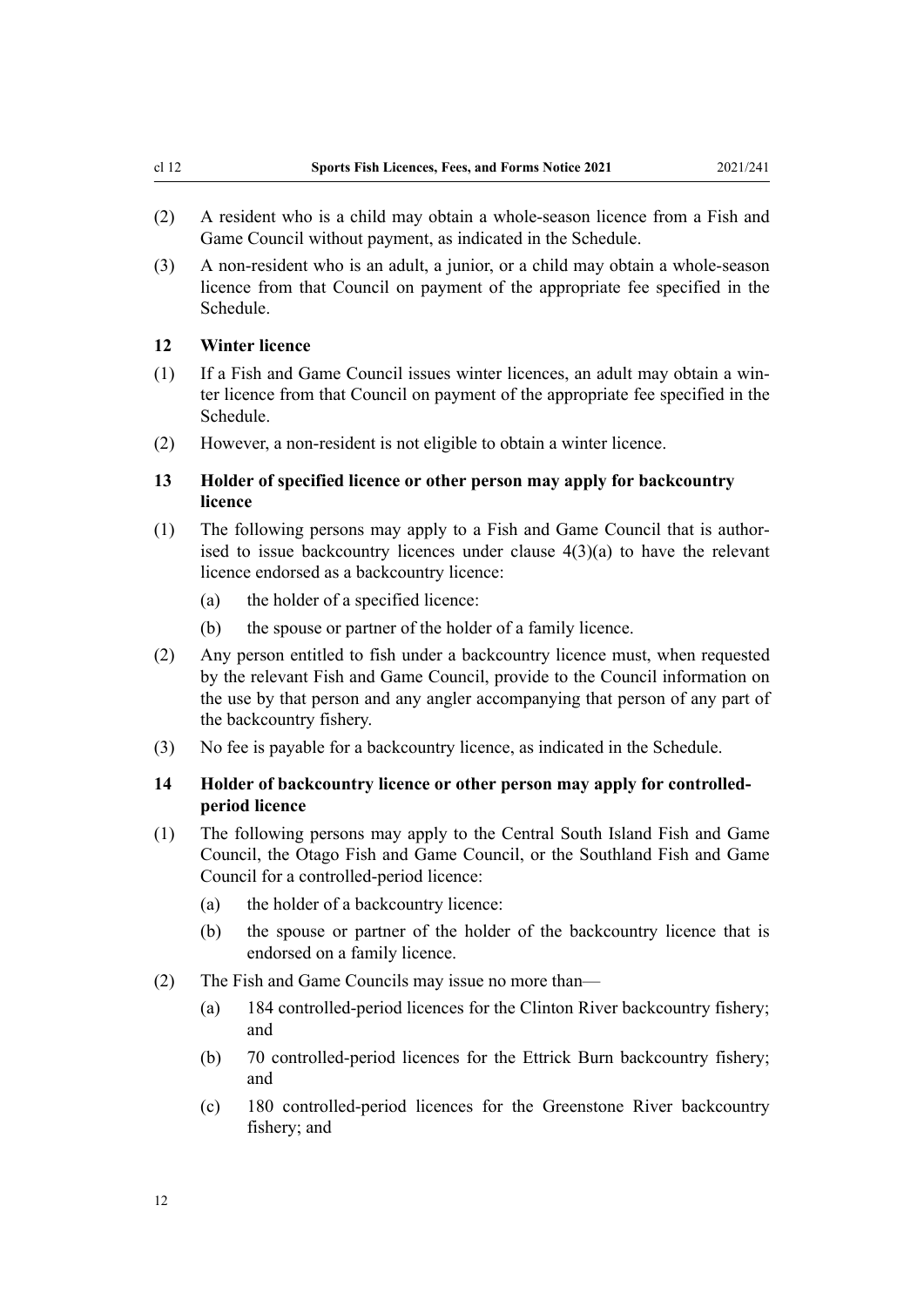- <span id="page-12-0"></span>(d) 336 controlled-period licences for the Ōhau River backcountry fishery; and
- (e) 92 controlled-period licences for the Worsley River backcountry fishery.
- (3) The Fish and Game Councils must issue licences—
	- (a) according to the order in which the Councils receive applications for the Ettrick Burn and Greenstone River; or
	- (b) by ballot for the Clinton, Ōhau, and Worsley Rivers.
- (4) A controlled-period licence that is issued on application by the spouse or part‐ ner of the holder of a backcountry licence that is endorsed on a family licence is to be issued in the name of the holder of the backcountry licence.
- (5) No fee is payable for a controlled-period licence, as indicated in the Schedule.

# **15 Holder of specified licence or other person may apply for sea run salmon licence**

- (1) The following persons may apply to a Fish and Game Council that is author‐ ised to issue sea run salmon licences under [clause 4\(3\)\(c\)](#page-9-0) to have the relevant licence endorsed as a sea run salmon licence:
	- (a) the holder of a specified licence:
	- (b) the spouse or partner of the holder of a family licence.
- (2) Any person entitled to fish under a sea run salmon licence must, when reques‐ ted by the relevant Fish and Game Council, provide to the Council information on the use by that person and any angler accompanying that person of any part of the salmon fishery in any sea run salmon waters.
- (3) No fee is payable for a sea run salmon licence, as indicated in the [Schedule](#page-14-0).

#### **16 Fees inclusive of GST**

The fees specified in the [Schedule](#page-14-0) are inclusive of goods and services tax.

*Forms*

#### **17 Forms of licences**

- (1) Every licence must be in writing and must specify—
	- (a) the holder's full name, postal address, telephone number (if any), and date of birth:
	- (b) the effect of the licence:
	- (c) the time and date of issue:
	- (d) the period during which the licence is valid:
	- (e) whether the holder is an adult, a junior, or a child:
	- (f) whether the holder is a resident or non-resident: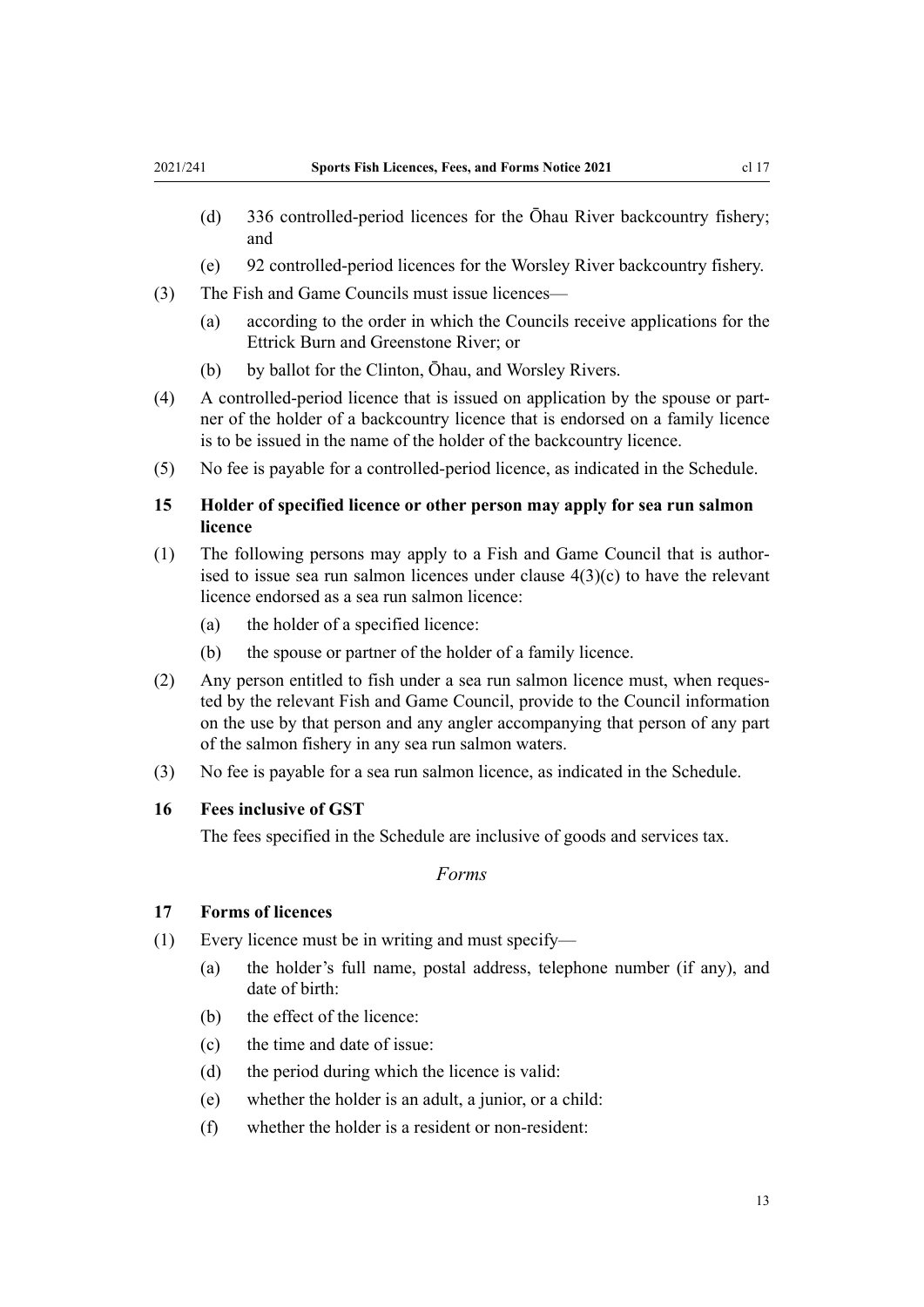- <span id="page-13-0"></span>(g) that, by applying for a licence in electronic form, an applicant consents to the provision of the licence in that form in accordance with [Part 4](http://legislation.govt.nz/pdflink.aspx?id=DLM6844429) of the Contract and Commercial Law Act 2017.
- (2) The following licences must specify the full names of the members of the hold‐ er's family:
	- (a) a family licence:
	- (b) a controlled-period licence, if the holder also holds a backcountry licence that is endorsed on a family licence.
- (3) A local area licence must specify the name of the region to which it applies.
- (4) The following licences must specify whether the holder wishes to be an elector for the applicable Fish and Game Council:
	- (a) an adult resident whole-season licence:
	- (b) a loyal senior licence:
	- (c) a local area licence.

revoked.

(5) A family licence must specify whether the holder or spouse or partner of the holder wishes to be an elector for the applicable Fish and Game Council.

#### *Revocation*

**18 Sports Fish Licences, Fees, and Forms Notice 2020 revoked** The [Sports Fish Licences, Fees, and Forms Notice 2020](http://legislation.govt.nz/pdflink.aspx?id=LMS380542) (LI 2020/211) is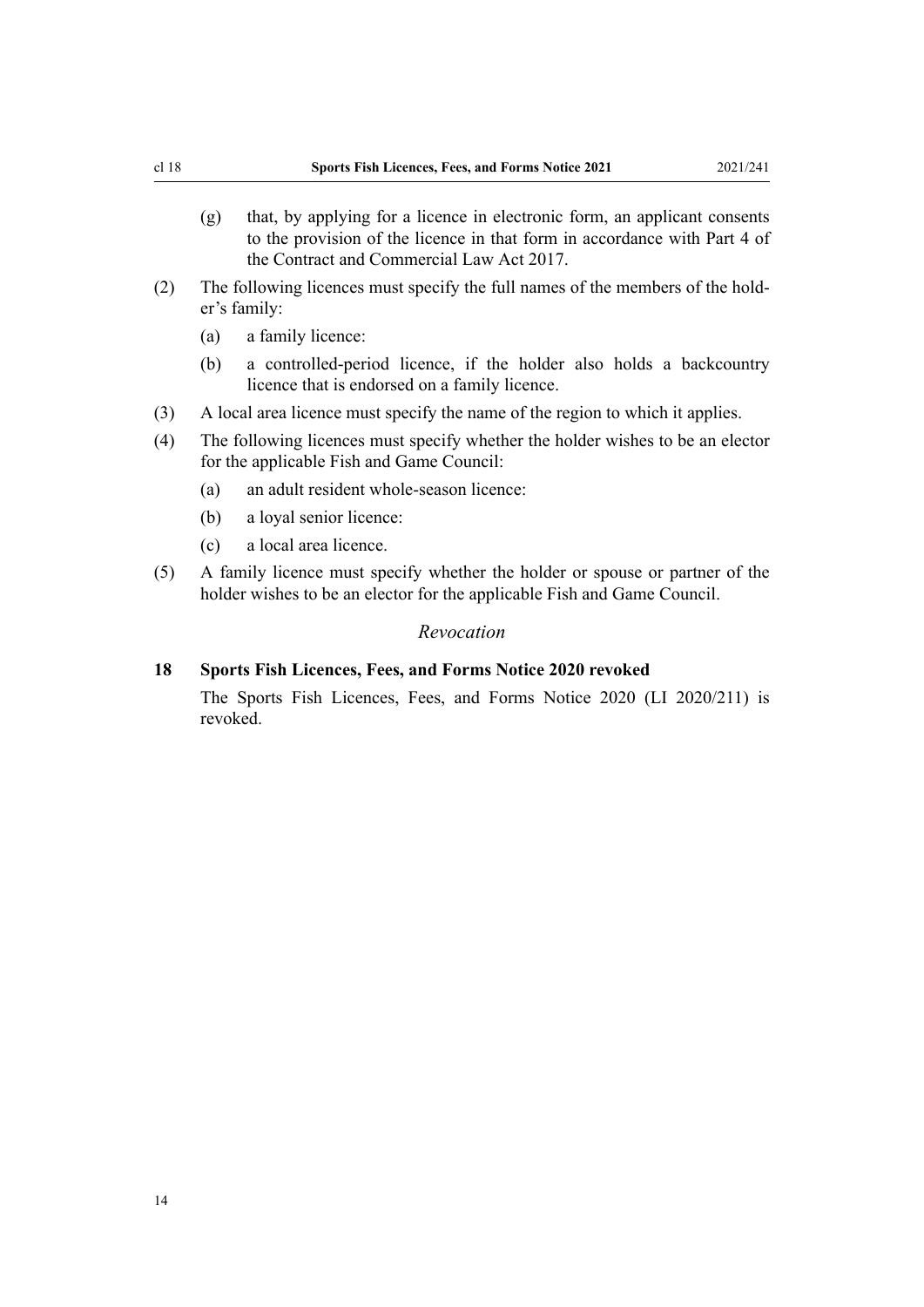[cls 5–16](#page-9-0)

# <span id="page-14-0"></span>**Schedule Fees payable for sports fish licences**

| <b>Class of licence</b>             | <b>Class of applicant</b> | Fee (inclusive of GST) (\$) |  |
|-------------------------------------|---------------------------|-----------------------------|--|
| Backcountry licence                 | All classes               | No fee                      |  |
| Controlled-period licence           | All classes               | No fee                      |  |
| Sea run salmon licence              | All classes               | No fee                      |  |
| Day licence (resident)              | Adult                     | 22                          |  |
|                                     | Junior                    | 5                           |  |
|                                     | Child                     | No fee                      |  |
| Day licence (non-resident)          | Adult                     | 35                          |  |
|                                     | Junior                    | 21                          |  |
|                                     | Child                     | 21                          |  |
| Family licence                      | Adult                     | 178                         |  |
| Local area licence                  | Adult                     | 110                         |  |
| Long-break licence                  | Adult                     | 96                          |  |
| Loyal senior licence                | Loyal senior              | 116                         |  |
| Short-break licence                 | Adult                     | 49                          |  |
| Whole-season licence (resident)     | Adult                     | 137                         |  |
|                                     | Junior                    | 27                          |  |
|                                     | Child                     | No fee                      |  |
| Whole-season licence (non-resident) | Adult                     | 185                         |  |
|                                     | Junior                    | 35                          |  |
|                                     | Child                     | 35                          |  |
| Winter licence                      | Adult                     | 82                          |  |

Dated at Wellington this 6th day of September 2021.

Hon Kiritapu Allan, Minister of Conservation.

# **Explanatory note**

*This note is not part of the notice, but is intended to indicate its general effect.*

This notice, which comes into force on 1 October 2021, revokes and replaces the [Sports Fish Licences, Fees, and Forms Notice 2020.](http://legislation.govt.nz/pdflink.aspx?id=LMS380542) This notice—

- fixes the forms and classes of licences to fish for sports fish:
- fixes the scope and effect of those classes of licence:
- includes the Ōhau River backcountry fishery: